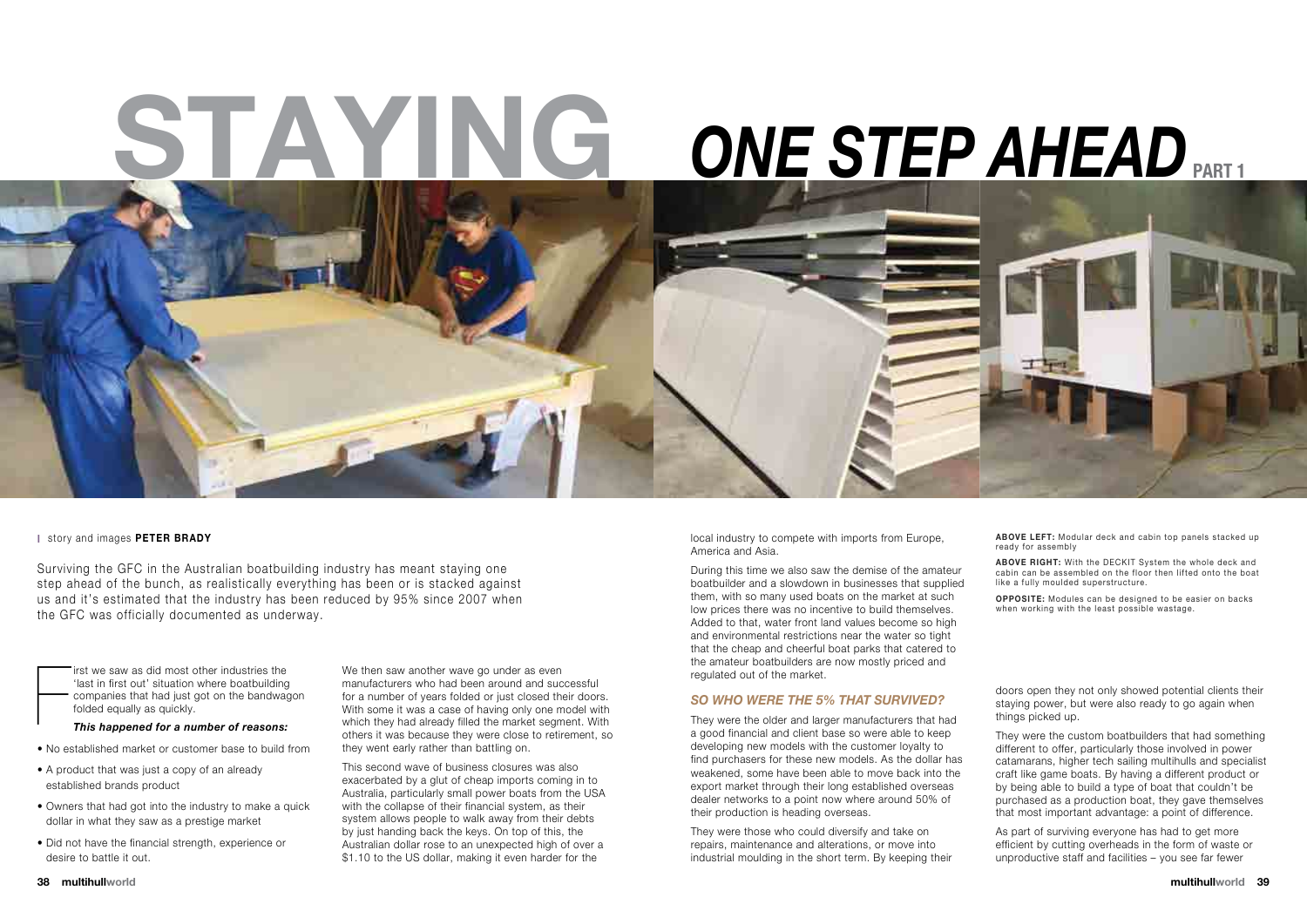flashy offices these days and more owners answering the phone when they can, rather than having a receptionist. Another way to become even more efficient is to change boatbuilding methods, however this can be more difficult than you think. For large production boatbuilders, it means a complete retraining of their staff and for custom boat builders that use systems developed by suppliers, changing the way they build their boats could mean losing the work provided by these suppliers.

In our case surviving was a bit of all these factors, we had a loyal customer base and this provided enough work coming in to keep the doors open. We were also small and flexible enough to expand the variety of work we undertook to keep the doors open, plus we were also able to work alongside our employees on the floor when required which helped keep the overheads down. By holding onto a reliable loyal core of tradesman during the toughest times, we were then able build around them as work picked up.

Having specialised in displaning power cats since 1993, we had a point of difference and we still had confidence that the type had a huge future regardless of the state of the economy, so we used this quieter time to set up a business plan that had two distinct sides to it, yet would ultimately come together. This business plan would also be developed as a template for other boatbuilders that wanted to build our designs using this system.

The first part of the plan was to develop a new range of designs around the principle of platform engineering using a variable dimension mould to retain as many economic advantages of production moulding as possible, while still providing flexibility in size and

styles. We then complimented the variable dimensioned mould with a new version of the P.A.C.K. (Prefabricated Assembly Component Kit) boatbuilding system we started developing in 1998, and this new addition we called DECKIT. DECKIT allowed us to construct an infinite variety of superstructures using a series of standard moulded sections and joiners, all with a gelcoat finish.

We knew we could

not compete with Asia's lower labour costs or challenge the size and marketing power of the European boatbuilders if we just competed with them for the type of inshore-bareboat charter boats they were all focusing on. We also knew that if we could minimise the amount of capital required to maintain a range of sizes and styles as well as reducing the amount of labour in building a different type of power cat, we were in with a chance. By not having to pay for external designers, by not having to ship large distances, by being able to market direct to the customer we were able to eliminate three large costs that added nothing to the boat itself. Then it was a matter of streamlining the construction where possible to minimise the labour and therefore the cost difference between us as local boatbuilders and the imports.

The second part of the plan which we will examine in the next issue was to define what our points of difference were compared to imported power cats and other power boats, and to target emerging markets where these points of difference would give us an advantage.

#### *Part 1: The design and boatbuilding*

 With 23 years of continuous development of the displaning hull form, we were comfortable with our hull design and with the addition of the CVD (Controlled Vapour Dampening) features we knew we had a good sea boat. What we had to develop was a way of being able to use a gelcoat finish for the whole boat that would free us from the most difficult part in custom or semi-custom boatbuilding, and that is to accurately cost and plan the filling, fairing and painting. Anyone who has been involved with either

paying for, organising, or undertaking this operation will tell you that it is not only a totally subjective issue of what is good enough, but it is also backbreaking, demoralising and dirty work. It requires huge quantities of expensive materials, most of which end up on the floor. It requires huge amounts of labour, much of which is very unreliable as it is a job that no one really wants to do. And most frustrating of all, it requires constant stopping and starting of all other trades while the boat is scaffolded, masked up, all the equipment in the shed covered up while the boat is sprayed and then everything is stripped off so it can be sanded again. This procedure needs to be gone through with each coat from primer to topcoat, so it is not hard to see why we considered it the highest priority to find a way around it.

On the other side of the equation, funding the design and construction of a full set of hull and deck moulds for a power catamaran particularly at this stage of their development and with Australia's small domestic market is no simple matter either. If we were to follow the conventional production boatbuilding set up of a complete mould for each model in the Pathfinder 'M' range, not only would it cost in the millions of dollars to build the plugs and moulds, but it would also require around 1000sqm of factory space just to store the moulds. Both these costs would need to be amortised over each boat, either potentially pricing them out of the



market or making them not financially viable, so finding a way of getting the best of both worlds was absolutely critical to our plan.

Boat construction is not easy to modulise as there are curves going in all directions, however power catamarans are easier than monohulls in this respect as a reasonable proportion of the superstructure in particular is fairly simple in its shape. The important thing in developing a modular system was that it didn't look like one, so a huge amount of thought and planning was put into how all the sections would match up and how to join them. The systems development also required extensive design and development on how to finish the corners and edges and how to join these finishing and joining mouldings to the larger modules. We also decided that in order to get the most out the system we should include all structural members such as beams into the modules and incorporate into the system as many aids to lining the walls and ceilings as possible. As all sections of boatbuilding are part of the total build, better design, planning and labour saving will pay off. And as if this whole concept was not challenging enough, the building of the first superstructure with the system got even more so when the owners of the boat asked could they have it in commercial survey. Just as the first P.A.C.K. boat we built in 1998 was in survey, it adds another level of supervision and demands, however this is not all bad,



A new 52ft bottom will be moulded to further extend the Pathfinder M range.